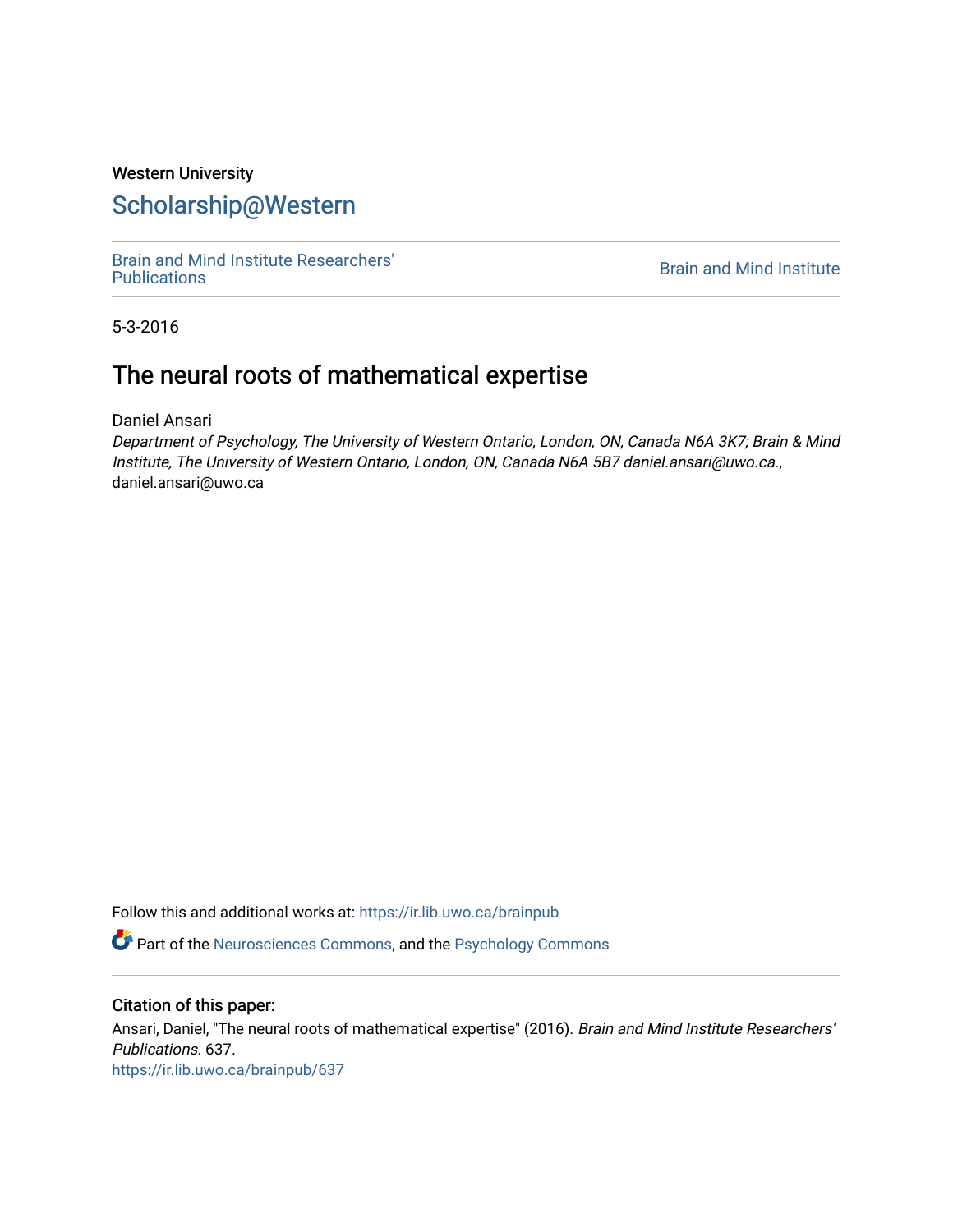

# The neural roots of mathematical expertise

Daniel Ansari<sup>a,b,1</sup>

How is it possible that some individuals struggle to calculate a tip, whereas others find solutions to complex, ancient mathematical problems? Although some have argued that language provides the basis for highlevel mathematical expertise, others have contended that such mathematical abilities are linked to nonverbal processes that underpin the processing of magnitude and space. In PNAS, Amalric and Dehaene (1) report data that significantly advance our understanding of the origins of high-level mathematical abilities.

Following his death, Albert Einstein's brain was extracted, perfused, dissected, and photographed. This evidence offered scientists the unprecedented opportunity to search for the unique features in the brain of one of the most influential scientists of the 20th century. Initial investigations purported to have unearthed evidence for structural uniqueness in Einstein's parietal cortex (2). However, the methodologies used to study the structure of Einstein's brain have been subject to substantial criticism (3).

More recently, neuroscientists have used noninvasive neuroimaging methods, such as functional magnetic resonance imaging (fMRI), to study brains of mathematical experts. Such studies have revealed both structural (4) and functional differences (5) between the brains of expert mathematicians compared with nonmathematicians. However, none of the existing studies on the brains of mathematical experts have delved deeply to explore the specific functional origins of the exceptional abilities of these individuals.

## Mathematical Expertise Is Not Grounded in Brain Systems for Language

Amalric and Dehaene (1) report a detailed investigation into the neuronal origins and consequences of mathematical expertise. Specifically, using fMRI, they studied 15 expert mathematicians and 15 nonmathematicians with comparable academic qualifications. In the MRI scanner, participants listened to mathematical and nonmathematical statements and had to decide whether the statements were true, false, or meaningless. More specifically, participants listened to the spoken statements, followed by a period in which they were asked to reflect



Fig. 1. Results of Neurosynth [\(neurosynth.org/](http://neurosynth.org/)) reverse-inference meta-analysis analysis for the terms numerical and language. Brain areas associated with numerical processing are shown in red to yellow colors, and regions associated with language are displayed in green colors. Results support the conclusion of Amalric and Dehaene (1) that neural circuits underlying numerical and complex mathematical processing are largely distinct from neural circuits engaged during language.

on the sentences before indicating their judgment via a button press. Whereas the nonmathematical statements referred to general knowledge of nature and history, the mathematical statements referred to domains of higher level mathematics: geometry, analysis, algebra, and topology.

The contrast of brain activation measured during the reflection on mathematical statements vs. activation associated with reflecting on nonmathematical statements revealed a network of regions located in the dorsal parietal and frontal cortex. This cortical network was found to be highly similar for all four domains of mathematics examined. Importantly, the same brain network was revealed in the expert mathematicians when contrasting the brain activation associated

<sup>a</sup>Department of Psychology, The University of Western Ontario, London, ON, Canada N6A 3K7; and <sup>b</sup>Brain & Mind Institute, The University of Western Ontario, London, ON, Canada N6A 5B7

Author contributions: D.A. wrote the paper.

The author declares no conflict of interest. See companion article on page 4909. 1 Email: [daniel.ansari@uwo.ca.](mailto:daniel.ansari@uwo.ca)

Down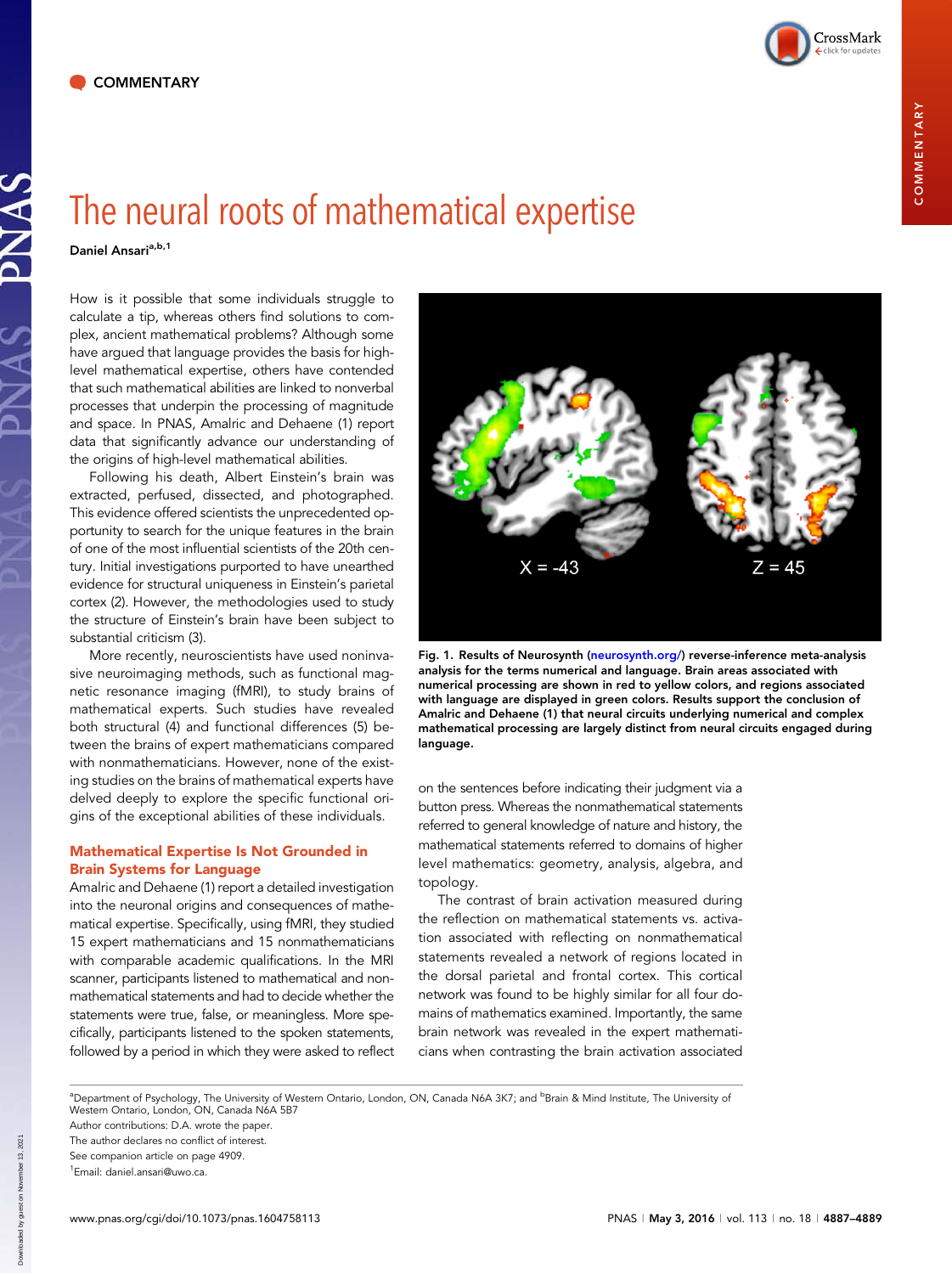with meaningful compared with meaningless mathematical statements. Furthermore, this network was not activated when computing the same contrasts for the group of nonmathematicians, and a direct comparison of the groups revealed that parietal and frontal activation during reflection on mathematical statements was only present in the group of expert mathematicians.

Notably, the brain regions found to be engaged by expert mathematicians during the reflection on mathematical statements lie outside areas typically associated with language. This dissociation between mathematics and language in the brain is consistent with previous findings in nonmathematicians. Consider the results in Fig. 1. What is displayed in this figure are the results of a reverse-inference meta-analysis conducted using Neurosynth (6). The brain activation displayed in orange corresponds to regions that are reported more frequently when an article mentions the term "numerical" in the abstract (taken from 89 studies) compared with articles that do not mention the term numerical. The brain activity in green reflects the same for the term "language" (885 studies). This analysis provides support for the finding that the processing of numerical information is (largely) anatomically distinct from the brain circuitry that is thought to underpin linguistic functions. Critically, the data of Amalric and Dehaene (1) go significantly beyond what was already known by demonstrating that mathematical experts did not recruit language circuits of the brain while reflecting on higher level mathematical statements that did not contain numbers.

Hurford famously stated: "without language, no numeracy" (ref. 7, p. 305). Amalric and Dehaene's findings (1) suggest otherwise. Notwithstanding, it is possible that language may have played a role in the initial acquisition of mathematical expertise or that such a relationship exists at the level of functional connectivity with language areas of the brain rather than through their direct recruitment.

### Beyond Language

By showing that expert mathematicians do not recruit brain areas associated with language when engaged in mathematical thinking, Amalric and Dehaene (1) refute the hypothesis that higher level mathematical abilities are grounded in language systems of the brain. However, their findings go even further. Specifically, through the use of cutting-edge neuroimaging analyses, they show that the brain activity associated with reflecting on mathematical statements is both overlapping and correlated with brain activation associated with simple calculation and even the visual processing of Arabic numerals. These findings reveal a connection between the neural circuits engaged during elementary numerical processing and higher level mathematics. By doing so, the data speak against the notion that basic number concepts have little to do with advanced mathematics and instead suggest a deep connection between rudimentary symbolic number processing and advanced mathematics. It remains to be investigated whether this connection also extends to nonsymbolic (e.g., comparison of dot arrays) brain representations of numbers that humans share with other species (8). A connection between symbolic numbers and mathematical expertise in the brain does not necessarily imply that the same is true for nonsymbolic number processing (9).

What Amalric and Dehaene's findings (1) leave open is exactly how the connection between basic and higher level mathematics is constructed during the process of acquiring mathematical expertise. How exactly are the neural mechanisms underpinning elementary numerical processing bootstrapped or recycled (10) to give rise to mathematical expertise? The authors speculate that beyond the role played by fundamental brain representations of symbolic numbers as a basis for constructing mathematical expertise, the process of acquiring such expertise must involve the integration of spatial, ordinal, and logical concepts. Future studies that build on the findings reported by Amalric and Dehaene (1) should unpack these processes and investigate them more directly by probing the neural correlates of the development of mathematical expertise by, for example, examining the neural consequences of training high-level mathematical abilities. Future investigations should also consider the role of visuospatial skills. Recent evidence has revealed that visuospatial skills fully explain

By showing that expert mathematicians do not recruit brain areas associated with language when engaged in mathematical thinking, Amalric and Dehaene refute the hypothesis that higher level mathematical abilities are grounded in language systems of the brain.

the relationship between basic numerical skills and advanced mathematical abilities (11).

Amalric and Dehaene (1) thoroughly address potential alternative explanations of their data. It is well established that the frontoparietal brain regions found to be engaged by expert mathematicians are associated with numerous cognitive processes that are not specific to mathematics, such as working memory, attention, and task difficulty (12). Might the data therefore reflect differences in the recruitment of these domain-general networks? Amalric and Dehaene (1) report several convincing results to show that the greater activation of networks in the frontoparietal cortex of mathematicians during the reflection on mathematical compared with nonmathematical statements cannot be reduced to differences in the relative difficulty in processing these statements. Nevertheless, it is possible that the mathematical experts attended differently to the mathematical statements because they are particularly salient to them. Put differently, expertise may change the way in which attention is directed to information relevant to the domain of expertise. To investigate this possibility further, it would be valuable to compare the brain activation of expert mathematicians reflecting on mathematical statements with the brain activation of experts in a nonmathematical domain listening to statements relevant to their subject of expertise. Such an investigation would help to dissociate effects of expertise on domain-general brain networks of attention from expertise effects on domain-specific informationprocessing systems in the brain.

#### Expertise and Brain Plasticity

In an influential neuropsychological model of number processing, Dehaene and Cohen (13) predicted the existence of a visual number form area (VNFA) in the ventral visual cortex. Although functional neuroimaging studies were unable to support this prediction for many years (14), recent studies (15) using electrocorticography as well as novel methods for high-resolution fMRI (16) have revealed regions in the bilateral inferior temporal gyri that respond significantly more to numerical symbols compared with letters and other nonnumerical symbols. Amalric and Dehaene (1) replicate these findings by showing number-specific activation in the bilateral ventral visual cortex in both groups. Moreover, their